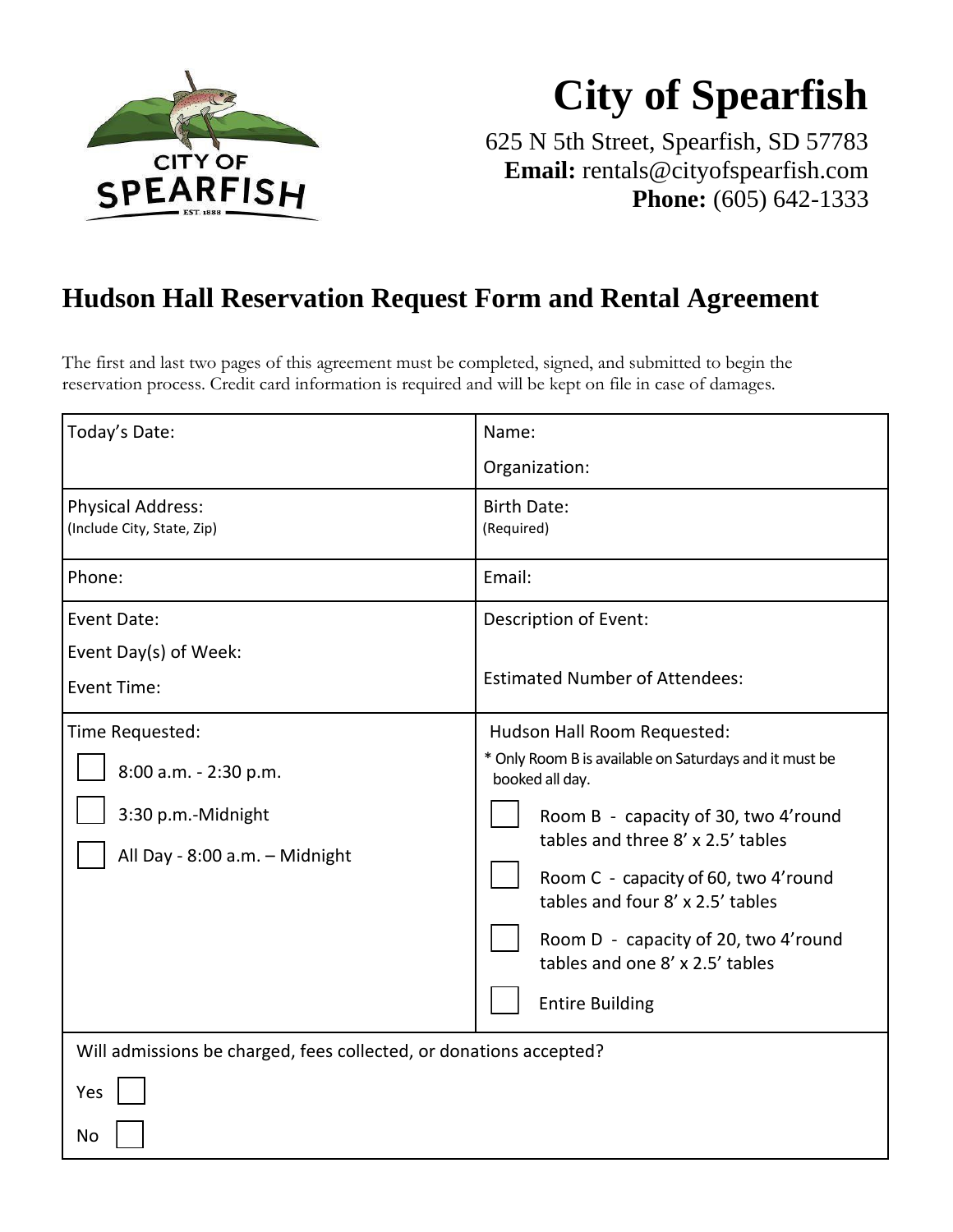

# **AUTHORIZATION FOR PAYMENT (Debit/Credit/ACH)**

**Here's How Payments Work:** Your signature authorizes the charges to your debit/credit card or ACH (checkingsavings). You will be charged the amount(s) indicated below. You agree no prior notification will be provided unless the date or amount(s) change, in which case you will receive notice from us prior to the payment being collected. All information will remain confidential and will be destroyed immediately after use. The payment information provided will also act as a security deposit. Additional charges may apply for cleaning/damages.

|                  |                                  | Name on Card/Account: Name on Card/Account:                                                                                                                                                                                                                                                                                                                                                                                                                                                                                                                                                                                                                                                                                                                                                                                                                                                                                                                                                                                                                                                                                                                                                                                                                                                                                             |       |
|------------------|----------------------------------|-----------------------------------------------------------------------------------------------------------------------------------------------------------------------------------------------------------------------------------------------------------------------------------------------------------------------------------------------------------------------------------------------------------------------------------------------------------------------------------------------------------------------------------------------------------------------------------------------------------------------------------------------------------------------------------------------------------------------------------------------------------------------------------------------------------------------------------------------------------------------------------------------------------------------------------------------------------------------------------------------------------------------------------------------------------------------------------------------------------------------------------------------------------------------------------------------------------------------------------------------------------------------------------------------------------------------------------------|-------|
|                  | <b>Billing Address:</b>          |                                                                                                                                                                                                                                                                                                                                                                                                                                                                                                                                                                                                                                                                                                                                                                                                                                                                                                                                                                                                                                                                                                                                                                                                                                                                                                                                         |       |
|                  |                                  | Payment Method: Visa     MasterCard     Discover     ACH                                                                                                                                                                                                                                                                                                                                                                                                                                                                                                                                                                                                                                                                                                                                                                                                                                                                                                                                                                                                                                                                                                                                                                                                                                                                                |       |
|                  |                                  | Complete the above information and Section 1 OR 2 below. This form MUST BE SIGNED.                                                                                                                                                                                                                                                                                                                                                                                                                                                                                                                                                                                                                                                                                                                                                                                                                                                                                                                                                                                                                                                                                                                                                                                                                                                      |       |
| Section 1        |                                  |                                                                                                                                                                                                                                                                                                                                                                                                                                                                                                                                                                                                                                                                                                                                                                                                                                                                                                                                                                                                                                                                                                                                                                                                                                                                                                                                         |       |
|                  |                                  | Expiration Date: Card Identification #: (3 digits on the back of card)                                                                                                                                                                                                                                                                                                                                                                                                                                                                                                                                                                                                                                                                                                                                                                                                                                                                                                                                                                                                                                                                                                                                                                                                                                                                  |       |
|                  | Account Type: Checking   Savings |                                                                                                                                                                                                                                                                                                                                                                                                                                                                                                                                                                                                                                                                                                                                                                                                                                                                                                                                                                                                                                                                                                                                                                                                                                                                                                                                         |       |
| <b>Section 2</b> |                                  | Name on Account <b>Name on Account</b> 2008 and 2008 and 2008 and 2008 and 2008 and 2008 and 2008 and 2008 and 2008 and 2008 and 2008 and 2008 and 2008 and 2008 and 2008 and 2008 and 2008 and 2008 and 2008 and 2008 and 2008 and                                                                                                                                                                                                                                                                                                                                                                                                                                                                                                                                                                                                                                                                                                                                                                                                                                                                                                                                                                                                                                                                                                     |       |
|                  |                                  |                                                                                                                                                                                                                                                                                                                                                                                                                                                                                                                                                                                                                                                                                                                                                                                                                                                                                                                                                                                                                                                                                                                                                                                                                                                                                                                                         |       |
|                  |                                  |                                                                                                                                                                                                                                                                                                                                                                                                                                                                                                                                                                                                                                                                                                                                                                                                                                                                                                                                                                                                                                                                                                                                                                                                                                                                                                                                         |       |
|                  |                                  | I authorize the City of Spearfish to charge the above to the PAYMENT METHOD provided herein:                                                                                                                                                                                                                                                                                                                                                                                                                                                                                                                                                                                                                                                                                                                                                                                                                                                                                                                                                                                                                                                                                                                                                                                                                                            |       |
|                  | \$<br><b>Rental Amount</b>       | $\overline{\phantom{a}}$ on $\overline{\phantom{a}}$ on $\overline{\phantom{a}}$<br>Date                                                                                                                                                                                                                                                                                                                                                                                                                                                                                                                                                                                                                                                                                                                                                                                                                                                                                                                                                                                                                                                                                                                                                                                                                                                |       |
|                  |                                  | My signature below indicates I understand the City of Spearfish is not responsible for improper use of credit card or<br>bank account information sent via mail, email or fax. This authorization will remain in effect until it is cancelled it in writing. I<br>agree to notify the City of Spearfish in writing of any changes in my account information or termination of this authorization, at<br>least 15 days prior to the next billing date. If the above noted payment date falls on a weekend or holiday, the payment may be<br>executed on the next business day. I understand this is an electronic transaction and funds may be withdrawn from my account<br>on the above noted periodic transaction dates. In the case of payment rejection for Non-Sufficient Funds (NSF), I understand<br>the City of Spearfish may, at its discretion attempt to process the charge again within 30 days and I agree to an additional \$40<br>charge for each attempt returned NSF which will be initiated as a separate transaction from the authorized payment. I<br>acknowledge the origination of transactions to my account must comply with the provisions of U.S. law. I agree not to dispute<br>this recurring billing with my bank so long as the transactions correspond to the terms indicated in this authorization form. |       |
|                  | SIGNATURE:                       |                                                                                                                                                                                                                                                                                                                                                                                                                                                                                                                                                                                                                                                                                                                                                                                                                                                                                                                                                                                                                                                                                                                                                                                                                                                                                                                                         | DATE: |

PRINT NAME:

625 N 5th Street, Spearfish, South Dakota • **P**:605-642-1333 Email[: rentals@cityofspearfish.com](mailto:rentals@cityofspearfish.com) • [www.cityofspearfish.com](http://www.cityofspearfish.com/)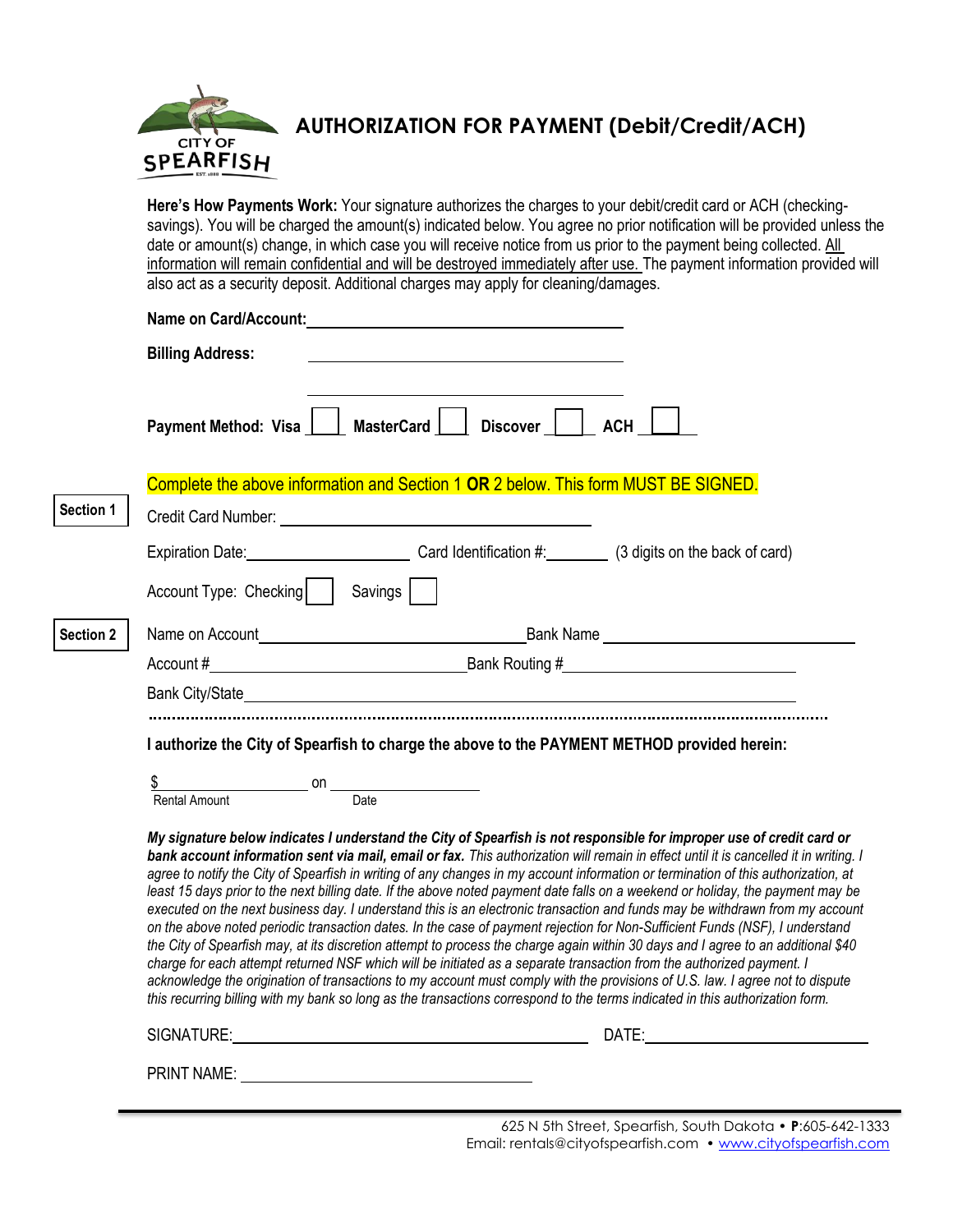

### **Hudson Hall**

222 West Hudson, Spearfish, SD 57783 (Located South of City Hall)

#### **Class 1**

• Non-profit 501©3 organizations who will not collect fees, not accept donations, and/or not charge admission

#### **Class 2**

- Non-profit 501©3 organizations collecting fees, accepting donations, and/or charging admission
- Commercial groups not collecting fees, accepting donations, and/or charging admission
- Receptions, birthdays, showers, anniversaries, individuals doing projects, etc.

#### **Class 3**

• Commercial groups charging admission, accepting donations, and/or collecting fees

| Rooms $B$ or $D$ |         |         | Room C  |           |         |         |       |
|------------------|---------|---------|---------|-----------|---------|---------|-------|
|                  | Class 1 | Class 2 | Class 3 |           | Class i | Class 2 | Class |
| Half Day         | \$15    | \$35    | \$50    | Half Day  | \$20    | \$40    | \$60  |
| Whole Day        | \$20    | \$50    | \$75    | Whole Day | \$25    | \$50    | \$75  |

| Kitchen   |             |  |
|-----------|-------------|--|
|           | All Classes |  |
| Half Day  | \$15        |  |
| Whole Day | \$30        |  |

| <b>Entire Building</b> |         |         |         |  |  |
|------------------------|---------|---------|---------|--|--|
|                        | Class 1 | Class 2 | Class 3 |  |  |
| 1/2 Day Regular Rate   | \$50    | \$75    | \$130   |  |  |
| 1/2 Day Resident Rate  | \$50    | \$75    | \$100   |  |  |
| Full Day Regular Rate  | \$75    | \$100   | \$175   |  |  |
| Full Day Resident Rate | \$75    | \$100   | \$140   |  |  |

### **FACILITY USE TERMS & CONDITIONS**

- 1. The Renter must provide a credit card or bank account to act as security in addition to the rental fees. The payment information is held by the City to ensure proper cleanup and cover any damages that occur to the facility, equipment, and surrounding area during the rental. The City reserves the right to charge the Renter for all additional charges related to janitorial services, repair services, emergency services required during an event, and City staff time related to any charges. The issues the Renter may be charged for include, but are not limited to:
	- a. Damage to facility, equipment, or surrounding area.
	- b. Insufficient cleaning of building or premises.
	- c. Renter's use exceeded time frame reserved.
	- d. Facility keys are lost or not returned.
	- e. General policies, rules, and procedures are not followed.
	- f. Misuse of the facility.
	- g. Staff time for removal of items left in facility or storage of any items.
	- h. Police intervention required as a result of the event
	- i. Renters are responsible for their guests' conduct.
	- j. Misrepresentation of the type of event held or of the group/individual using the facility.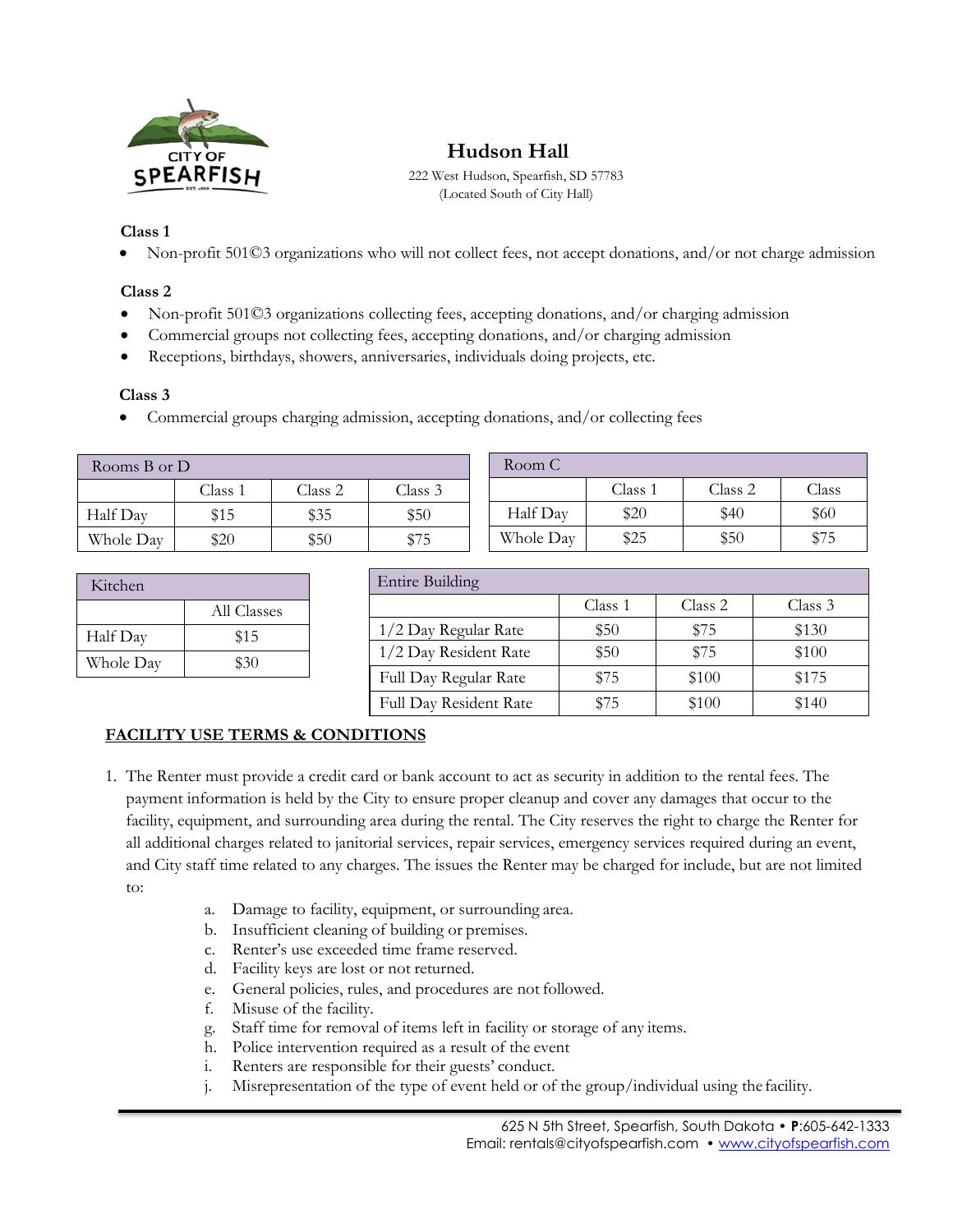#### **RentalTimes**

- **Half Day:** 8:00 a.m. to 2:30 p.m. **or** 3:30 p.m. to Midnight
- **Whole Day:** 8:00 a.m. to Midnight
- **Weekend Rentals:** Only Room B is available on Saturdays and must be rented all day.

The event must conclude, and the facility must be returned to its pre-event condition by the end of the selected time frame. The rental timeframe includes set-up and clean-up time of the facility and grounds. The City staff will inspect the facility at 7:00 a.m. the following morning.

- 2. Events attended by minors must have one adult (21 years or older) for every 10 minors. The City reserves the right to refuse rental if the Renter cannot meet this requirement.
- 3. The City may require the Renter to hire security. Renters would then be required to make their own arrangements and provide proof of said arrangements. These costs are in addition to the facility rentalfees.
- 4. Alcohol is not permitted.
- 5. The Renter may use the tables and chairs free of charge. The Renter will be responsible for any missing or damaged tables or chairs. Room B has 30 chairs, 2 four-foot round tables and 3 eight-foot tables. Room C has 60 chairs, 2 four- foot round tables and 4 eight-foot tables. Room D has 20 chairs, 2 four-foot round tables and 1 eight-foot table. **TABLES AND CHAIRS ARE NOT ALLOWED OUTSIDE THE BUILDING.**
- 6. The Renter shall abide by all local ordinances and state and federal laws.
- 7. Roller skates, skateboards, bicycles, motorized vehicles, or any other mechanical devices are prohibited in the building. Sports activities (e.g., soccer, basketball, etc.) are not allowed in the facility.
- 8. Tobacco products are prohibited within all City facilities. The Renter is responsible for ensuring all litter including discarded tobacco products outside of the facility is cleaned up. The Renter will be responsible for the repair of any damages or additional cleaning necessary if tobacco products are used in the facility.
- 9. Renter agrees to comply with all the terms and conditions set forth herein and all City rules and regulations. The undersigned warrants that if the Renter is not an individual, he/she has the authority to bind Renter.

#### **Cancellation Policy**:

- a. If the Renter cancels **at least 30 days** prior to the event date, the rental fee is refundable.
- b. If the Renter cancels **30 days or less** prior to the event date, no refund will be issued.
- c. The City strives to ensure the facility is available when a rental is booked; however, in the event the facility is double-booked, the Renter who first reserved the facility will be given priority. The Renter will be notified of the cancellation as soon as possible and an effort will be made to accommodate another date. The rental fee, if paid, will be refunded.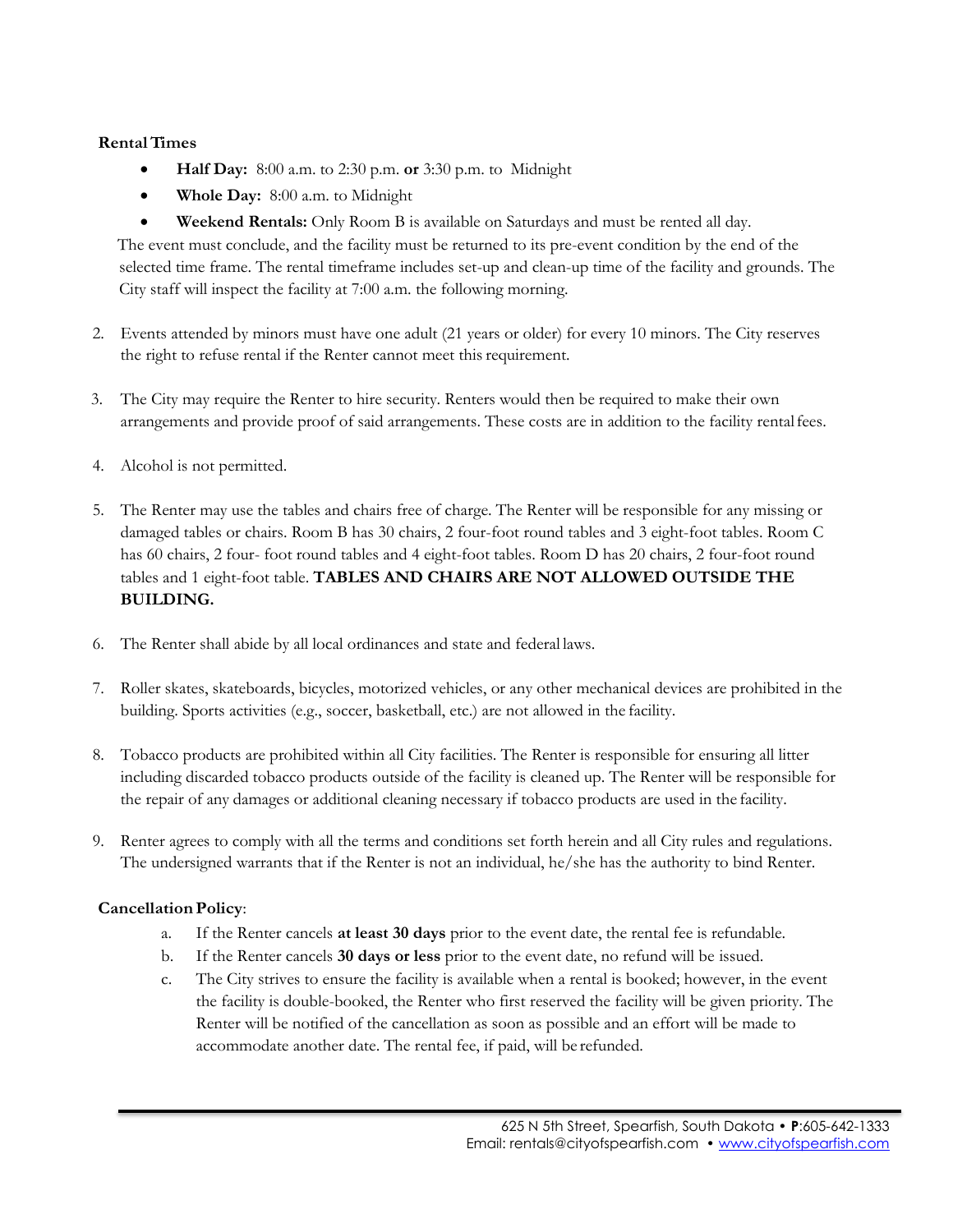#### **GENERAL POLICIES, RULES, AND PROCEDURES**

#### **1. Air Conditioning and Heating**

The facility is air-conditioned. There are two thermostats in the facility, one in the main hall by the restrooms; the other is located in Room C. The thermostats are programmed appropriately throughout the seasons.

#### **2. Animals**

With the exception of service dogs, animals are not allowed in the facility without prior approval. The Renter is responsible for any damages caused by animals.

#### **3. Flooring**

The Renter is responsible for all damage to the flooring during the rental including the cost for any repairs, replacement, or cleaning required after the rental. If stains cannot be sufficiently cleaned the Renter will be responsible for replacement costs. To prevent damage to the floors, do NOT drag tables, chairs, or other heavy items across the floor. If rugs or mats get wet, roll them up, place them in garbage bags, and put them by the front door. Do not throw them away. Please mop up ice melt as soon as possible as it may cause damage to floors.

#### **4. Decorations**

Nothing may be taped, nailed, stapled, tacked, or otherwise affixed to ceilings, walls, painted surfaces, fire sprinklers, columns, windows, or floors. Nothing may be suspended from rafters or light fixtures. It is the Renter's responsibility to inform any decorators, vendors, and guests of this rule. Renters should check with City staff for further information on appropriate decorating methods. The Renter will be responsible for any damages to the facility. **The use of glitter, confetti, rice, or sand is not permitted. Fog machines are prohibited inside the facility.** Birdseed may be used **outside** of the facility.

#### **5. Facility Cleaning**

Renters are required to restore the facility and surrounding area back to its original condition. Costs associated with clean-up are not included with the rental. Cleaning supplies are located in the kitchen. Brooms, mops, and a vacuum are in the main closet. All cleaning must be completed by the end of the rental timeframe. **Floors:** Carpeted areas are to be vacuumed and spots cleaned. The tile is to be swept and mopped where necessary. Mops, buckets, and cleaning solutions are in the kitchen and in the closet in Room C. Drains for water are in the kitchen and in the closet in Room C. (water must be poured slow.)

**Garbage:** All garbage, including restrooms and lobby, must be placed in the black containers outside on the South and West sides of the building. Reline garbage cans with the liners located under the kitchen sink, lobby coat rack, or closet in Room C. Clean out any garbage spilled into the containers.

**Kitchen:** Clean appliances inside and out. Remove items from refrigerator and freezer. Clean counters with wet cloth. Sweep and mop the floor. Make sure the stove burners and oven are off. Remove garbage, spray disinfectant in containers and replace liners.

**Tables and Chairs:** Wipe down, fold up, and place back in their storage area.

General: All cleaning must conclude by the end of the rental period. Clean all outside areas surrounding the facility including parking areas used by the Renter and guests. Check all windows and doors to make sure they are closed and secure before leaving. All doors must be locked. All items brought in by the Renter, guests, staff, decorators, caterers, or others must be removed by the end of the rental timeframe.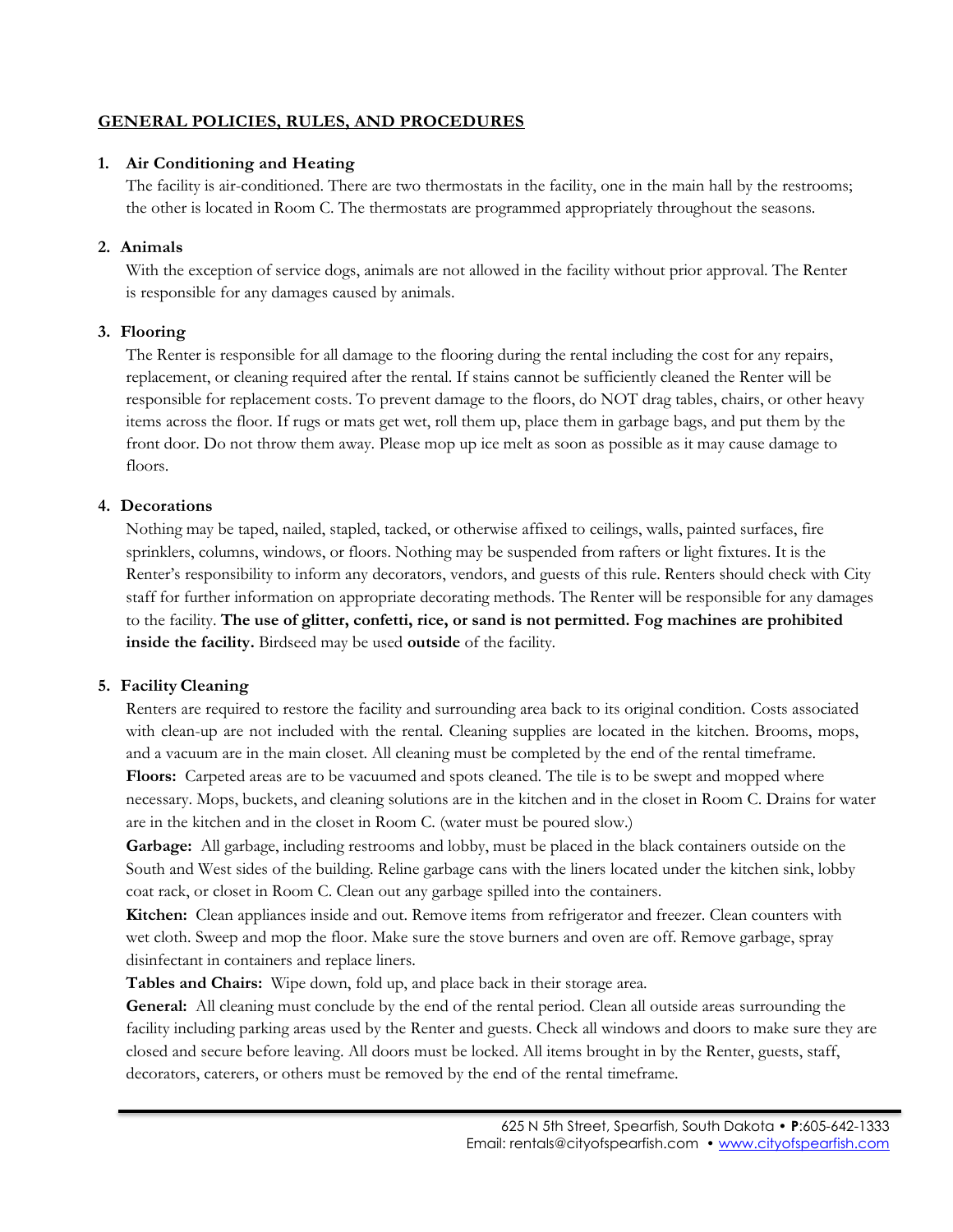#### **6. Keys**

The Renter is responsible for picking up keys for the facility from Spearfish City Hall, 2nd Floor, Public Works office, 625 N. 5th Street, Monday through Friday: 7:30 a.m. to 4:30 p.m.

The Renter will be provided one set of keys. It is the sole responsibility of the Renter to unlock the facility for their guests, staff, decorators, caterers, etc. The Renter must return the keys to Spearfish City Hall the day after the rental or on the Monday morning following the event if the rental is on a weekend.

#### **7. Lost & Found**

Lost and found items must be claimed within 10 days after the rental. The Renter may contact the City to inquire about lost items.

#### **8. Kitchen**

The kitchen contains an 18.5 cubic foot refrigerator with freezer, a standard size electric stove and oven, a microwave, a 30-cup coffee pot, double sinks, and necessary cleaning supplies. **The kitchen does not contain dishware, glassware, utensils, or linens.**

#### **9. Safety**

All equipment used by the Renter, staff, decorators, caterers, DJs, etc. must carry the "UL Listed" mark showing it meets required safety standards. Extension cords shall be three-wire with ground and shall service one appliance or device. Multi-plug adapters must be UL approved and have an overload internal circuit breaker.

#### **Open flames are not allowed. All candles must be enclosed in appropriate containers that rise at least 3" above the flame.**

Exits, entrances, air supply vents, ramps, sidewalks, and stairways must be kept clear at all times. Exit signs must be kept visible at all times. Fire extinguishers must be kept clear at all times.

#### **GENERAL POLICIES**

- City staff has the right to enter the facility at any time during your rental.
- Smoking is prohibited within all City facilities.
- Consecutive renters are not permitted to make special arrangements.
- Tables and chairs are NOT allowed outside the building.
- During the winter months, the City staff will clear walkways, stairs, and entrances of snow and will spread ice melt prior to the rental time. It is the Renter's responsibility to maintain these areas during their rental.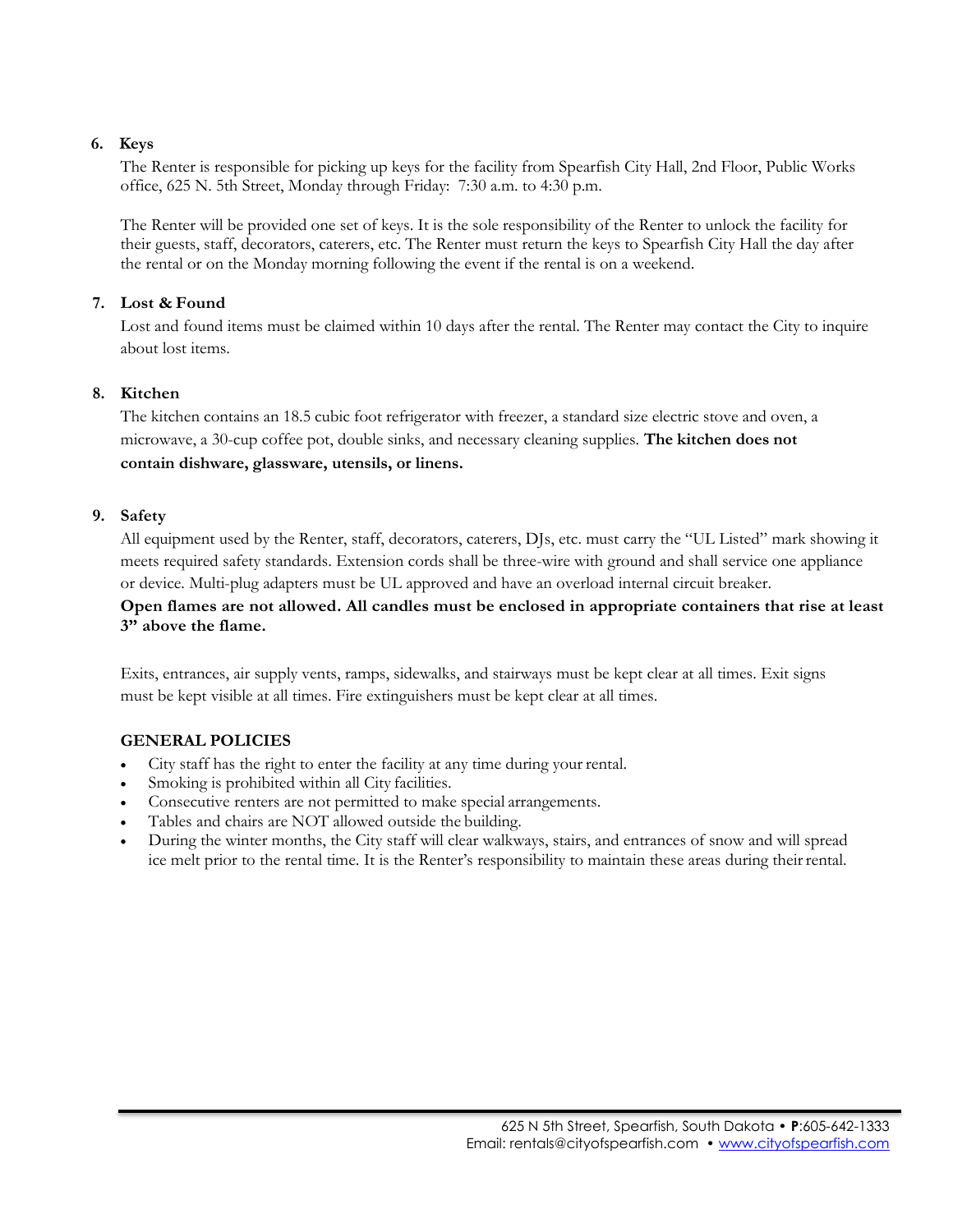

#### **FACILITIES USE AGREEMENT INDEMNIFICATION AND INSURANCE CLAUSE**

Renter agrees to indemnify and hold the City of Spearfish and its officers, agents, and employees harmless from any, and all liability, damages, actions, claims, demands, expenses, judgments, fees and costs of whatever kind or character, arising from, by reason of, or in connection with the use of the facilities described herein. It is the intention of the parties that the City of Spearfish and its officers, agents, and employees shall not be liable or in any way responsible for injury, damage, liability, loss, or expense resulting to the user and those it brings onto the premises due to accidents, mishaps, misconduct, negligence, or injuries, either in person or property.

Renter expressly assumes full responsibility for any, and all damages or injuries which may result to any person or property by reason of or in connection with the use of the facilities pursuant to this agreement and agrees to pay the City of Spearfish for all damages caused to the facilities resulting from user's use of the facilities.

Renter represents that its activities, pursuant to this agreement, will be supervised by adequately trained personnel, and the user will observe, and cause the participants in the activity to observe, all safety rules for the facility and the activity. Renter acknowledges that the City of Spearfish has no duty to and will not provide supervision of the activity.

#### I HAVE READ THIS AGREEMENT

| Name      |      |  |
|-----------|------|--|
| Address   |      |  |
|           |      |  |
|           |      |  |
|           |      |  |
| Signature | Date |  |